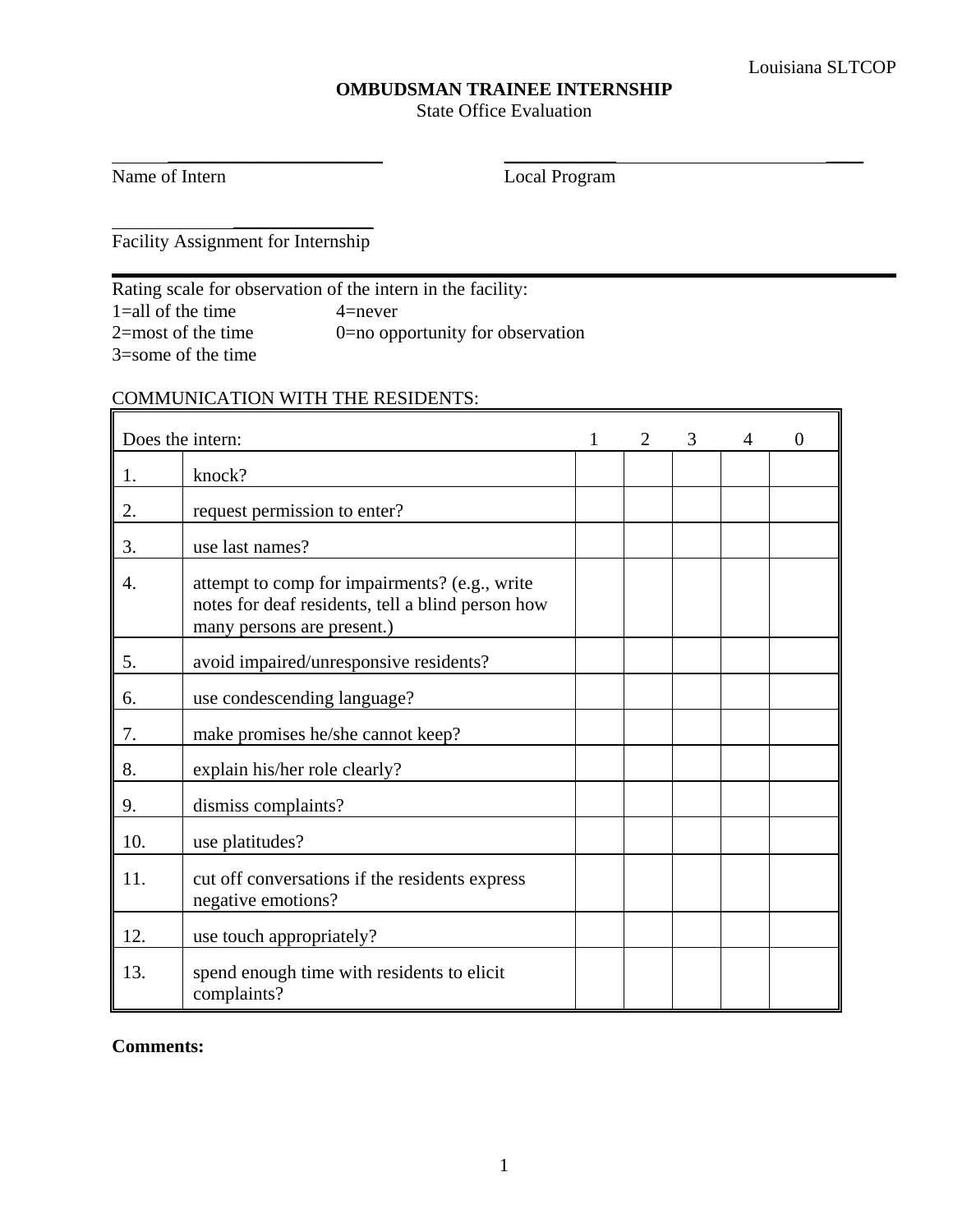## COMMUNICATION WITH THE STAFF:

|                          | Does the intern:                                  |  |  |  |
|--------------------------|---------------------------------------------------|--|--|--|
|                          | make his/her presence known to appropriate staff? |  |  |  |
| $\mathsf{I}\!\mathsf{2}$ | keep questions brief and concise?                 |  |  |  |
| l3                       | choose appropriate times to approach staff?       |  |  |  |
| 4.                       | explain his/her role clearly?                     |  |  |  |
| $\vert$ <sub>5</sub> .   | make unreasonable demands?                        |  |  |  |

#### **Comments:**

## OBSERVATION SKILLS:

| Does the Intern: |                                                                                      |  |  |  |
|------------------|--------------------------------------------------------------------------------------|--|--|--|
|                  | recognize when complaints are being made?                                            |  |  |  |
|                  | check for physical indications of inadequate<br>care of the resident?                |  |  |  |
|                  | check for hazards/physical indications of<br>inadequate maintenance of the facility? |  |  |  |

#### **Comments:**

.

## ORAL EXAMINATION:

| Does the intern: |                                                                                   |  | 3 |  |
|------------------|-----------------------------------------------------------------------------------|--|---|--|
|                  | identify complaints?                                                              |  |   |  |
|                  | recognize violations of Residents Rights?                                         |  |   |  |
| 3.               | formulate a reasonable plan of action?                                            |  |   |  |
|                  | demonstrate an understanding of confidentiality<br>requirements?                  |  |   |  |
|                  | demonstrate an understanding of training<br>content as it applies to given cases? |  |   |  |

#### **Comments:**